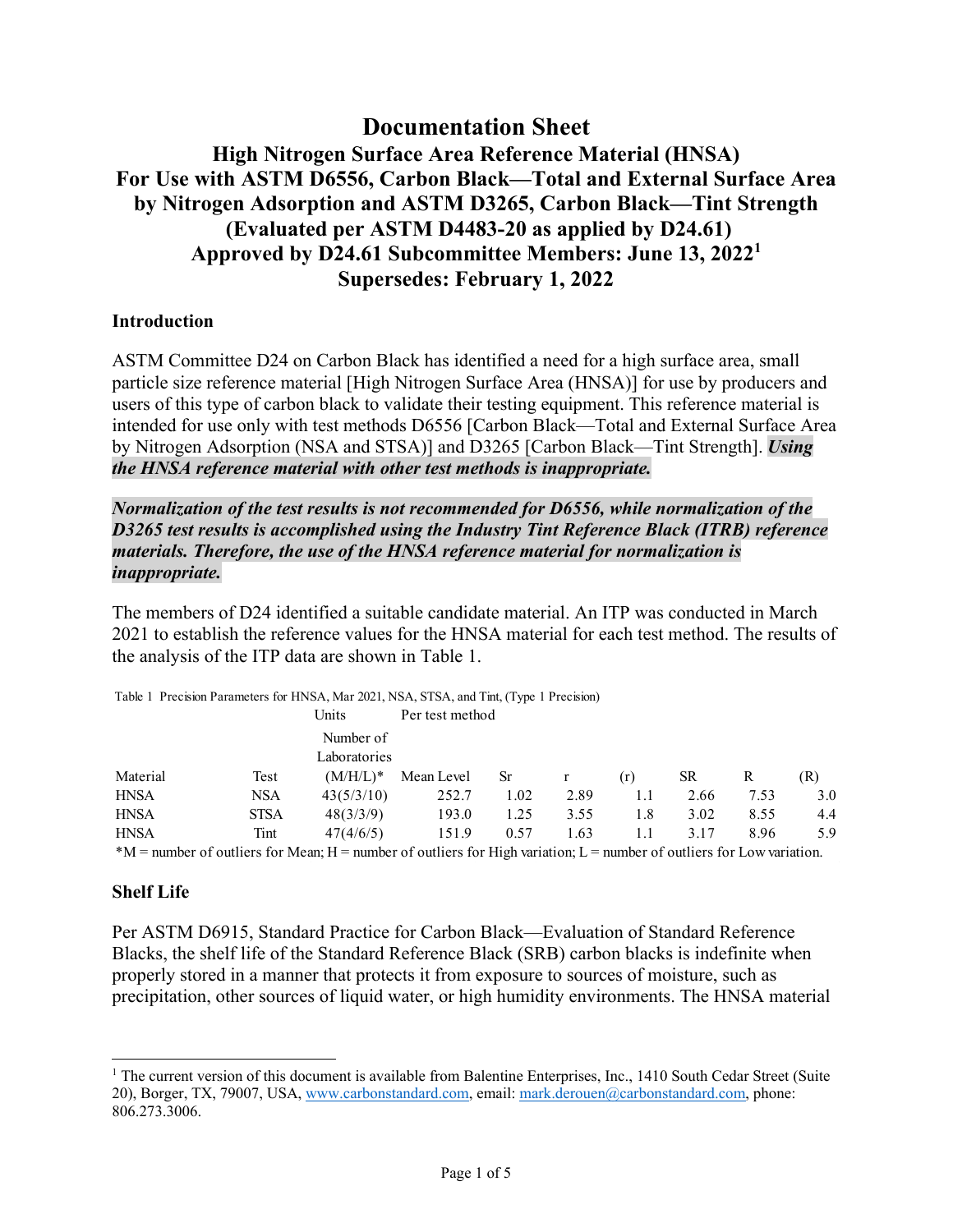is similar to the SRBs materials so it is expected that its shelf life is also indefinite when properly stored as stated above.

# **Properties for the HNSA Set**

The testing conducted as part of the ITP and evaluation using ASTM D4483-20 as applied by D24.61 generated accepted reference values (means), AR-values, for the D6556 and D3265 test methods as shown in Table 1 and 2 and 3 sigma limits on these values or on individual daily values as obtained by any laboratory using the HNSA reference material as shown in Table 2. The 2 and 3 sigma limits apply to a single measurement of the listed test properties. Two times the 2 or 3 sigma limit equals the total 4 or 6 sigma range, respectively.

Mandel's h and k statistics were used to identify outliers. ASTM D4483-20 uses a one-sided k test to identify outliers having high variability. The ITP evaluation used a two-sided k test to identify outlier laboratories with variation that is statistically too high or too low when compared to the variation within the ITP data set. This approach is thought to better represent expected variability in real-world testing and helps to offset memory-bias from an individual's repeated testing of the same material(s). The outlier mean or standard deviation parameters were deleted and the remaining values were used to calculate the values shown in Tables 1 and 2.

ASTM D4483-20 has a two-level process of evaluation for outliers. The first evaluation is performed at a 95% significance level. If no outliers are identified at the 95% level, the analysis is complete and the data is used to prepare the precision and bias tables and statements. If outliers are identified at the 95% level, the outliers are treated per the D4483-20 instructions to produce a reduced data set. Because the outliers have already been identified and treated at the 95% significance level, the second evaluation is performed at a 98% significance level on the reduced data set remaining after the 95% level outlier treatment. The critical h and k values are calculated at 98% significance for the number of laboratories remaining in the reduced data set. If no outliers are identified at the 98% level, the analysis is complete and the reduced data set is used to prepare the precision and bias tables and statements. If outliers are identified at the 98% level in the reduced data set, the outliers are treated per the D4483-20 instructions to produce the final data set. The final data set is used to prepare the precision and bias tables and statements.

 **'Accepted Reference Value' or AR-value**; this is the average (mean), for the D6556 or D3265 test methods as listed below in Table 2, obtained in an ITP for a large group of typical laboratories using samples taken from the candidate material lot. See page 5 for more details on the ITP.

**'Within Typical Laboratory' 2 and 3 sigma value**; this is the within laboratory  $\pm 2$  and  $\pm 3$ standard deviation (Sr) value (for single measurements) on the HNSA reference material with the process centered on the AR-values for the D6556 or D3265 test methods, as obtained from the same group of typical ITP laboratories.

**'Between Typical Laboratory' 2 and 3 sigma value**); this is the between laboratory  $\pm 2$  and  $\pm$ 3 standard deviation (SR) value (for single measurements) on the HNSA reference material with the process centered on the AR-values for the D6556 or D3265 test methods, as obtained from the same group of typical ITP laboratories.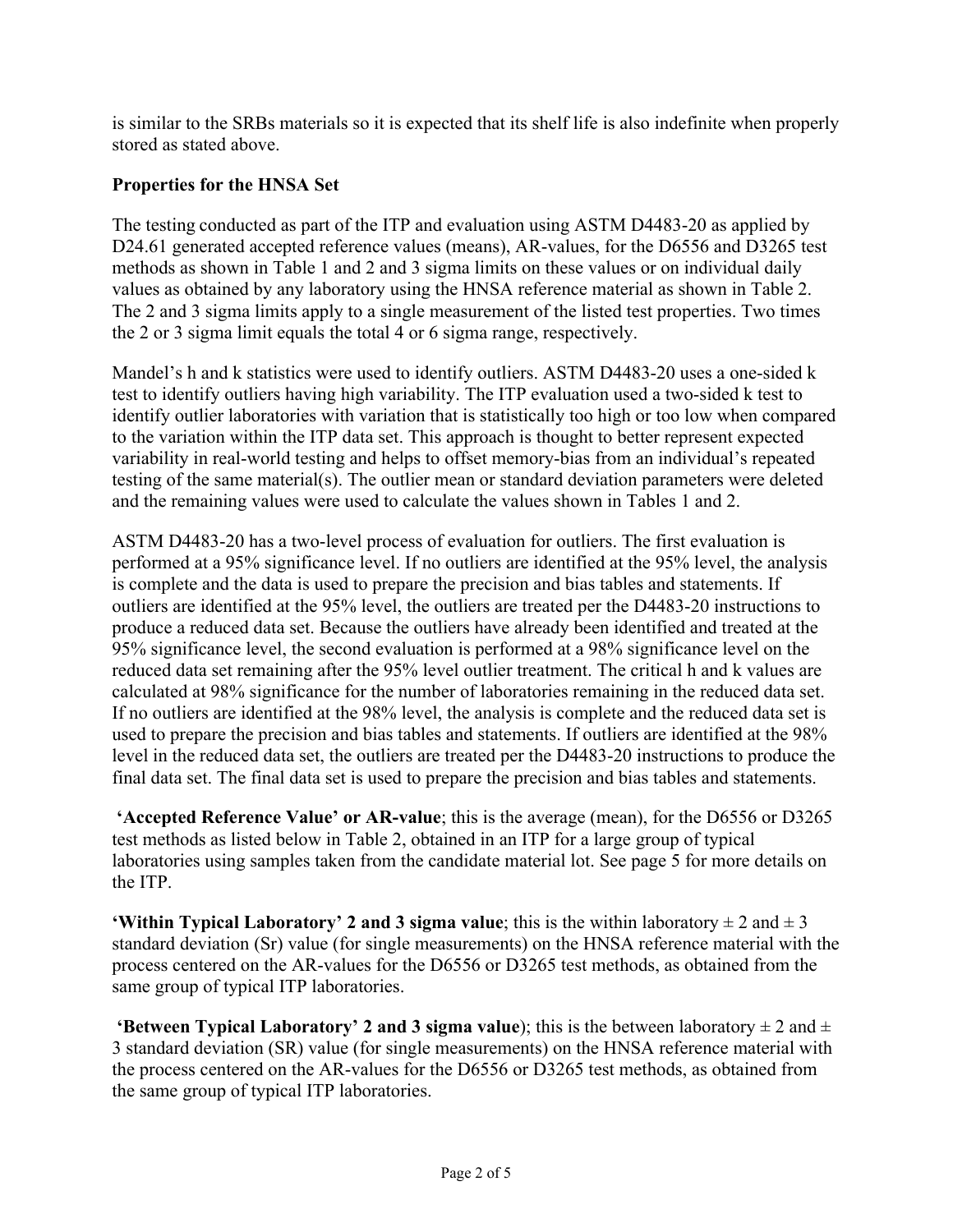**2 sigma versus 3 sigma use considerations:** Most carbon black test properties (with the exception of pellet hardness maximum) have an acceptable approximation to a normal distribution. With a normal distribution, 95.5% of all the test values are expected to fall within the limits of mean  $\pm 2$  sigma and 99.7% will fall within the limits of mean  $\pm 3$  sigma. This means that with only random variation present, approximately 1 in 20 results will fall outside the 2 sigma limits and 3 in 1000 will fall outside the 3 sigma limits. This means that when using 2 sigma limits the laboratory will be looking for a problem 1 in 20 test results when there is no problem to be found. This is a waste of valuable resources. On the other hand, when using 3 sigma limits the laboratory will be looking for a problem when there is not a problem only 3 in 1000 test results. However, if the consequences of allowing a problem to go undetected for a long time are too high, using 3 sigma limits may not give adequate warning in sufficient time to implement timely corrective action. Using 2 sigma limits will give an earlier warning of the presence of a problem. It is up to the user to balance the costs of untimely warnings versus the costs of searching for problems that do not exist.

**Special consideration for bias:** When no absolute reference material exists, such as is the case with carbon black testing, a laboratory's bias can be defined as the difference between its results and the mean result from an ITP involving many laboratories. Every laboratory can be expected to have some level of bias due to the unique combination of testing conditions (equipment, materials, manpower, environment, etc.) that exists within a given laboratory. The level of bias for a given laboratory may or may not be critical. A laboratory that did not participate in the ITP may find that it cannot maintain control within the control limits due to factors unique to that laboratory causing bias in its values, increased variation, or both. The laboratory should conduct an investigation to identify the presence and cause(s) of the bias and variation and eliminate them so that it is aligned with the ITP data. Participation in a multi-laboratory precision study, such as D24's LPRS program, may help to identify the unique sources of bias and variation. The HNSA reference material can be used to assist a laboratory in determining the presence and magnitude of bias and variation using the values given in Tables 2 below.

**Using the HNSA Set** – When using the D6556 or D3265 test methods, it is strongly recommended that laboratories determine if they are operating in an "in control" manner, by the use of the  $\pm 2$  or  $\pm 3$  sigma within-laboratory limits as the laboratory may choose to use. Despite rigorous analysis of the ITP data for the AR-value(s) and associated standard deviation(s), the group of laboratories in this (and any) ITP do not represent a typical "in statistical control system" to which the usual 6 sigma limits are applied. All the assignable causes of variation that are typically eliminated to attain 'statistical control' have not and cannot be, eliminated for the AR testing.

*Normalization of the NSA or STSA in carbon black test results is not recommended. Tint test results are normalized using the ITRB reference material.* 

| <b>THE TEXT IN THE BUILDING CONTRACT AND THE VALUES TOL</b> TYPING STOLE AND THIS ISSUED. |                          |      |               |                             |           |               |               |  |  |  |  |  |
|-------------------------------------------------------------------------------------------|--------------------------|------|---------------|-----------------------------|-----------|---------------|---------------|--|--|--|--|--|
| Units per test method                                                                     | <b>Within Laboratory</b> |      |               | <b>Between Laboratories</b> |           |               |               |  |  |  |  |  |
| <b>Test Method</b>                                                                        | Mean (AR-value)          | Sr   | $2 \times Sr$ | $3 \times Sr$               | <b>SR</b> | $2 \times SR$ | $3 \times SR$ |  |  |  |  |  |
| $D6556$ NSA                                                                               | 252.7                    | 1.02 | 2.04          | 3.06                        | 2.66      | 5.32          | 7.98          |  |  |  |  |  |
| <b>D6556 STSA</b>                                                                         | 193.0                    | l.25 | 2.51          | 3.76                        | 3.02      | 6.04          | 9.06          |  |  |  |  |  |
| $D3265$ Tint                                                                              | 151.9                    | 0.57 | 1.15          | 1.72                        | 3.17      | 6.33          | 9.50          |  |  |  |  |  |

**Table 2 HNSA Mean (AR-value) and Limit Values for NSA, STSA, and Tint testing**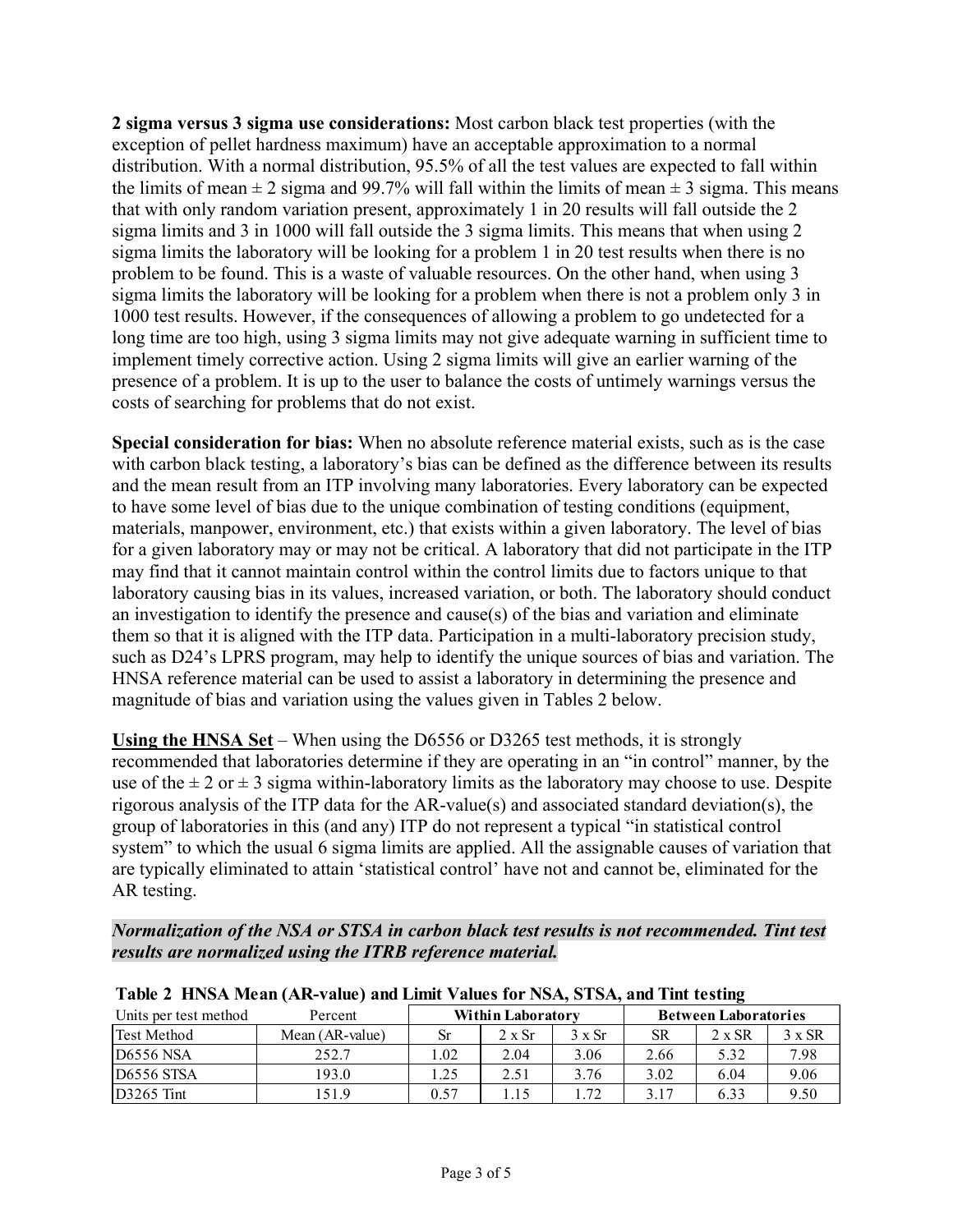# **Background and Interlaboratory Test Program Details: HNSA Reference Material**

**Background** - The HNSA reference material is similar to the Standard Reference Blacks (SRBs) used for a number of test methods under the jurisdiction of ASTM Committee D24. The members of D24 decided that the HNSA reference material would not be classified as a member of the SRB sets but would be a stand-alone reference material similar to the INR and STRM materials.

A producer of high surface area, small particle size carbon blacks agreed to produce a lot of material for evaluation to become the HNSA reference material.

**Evaluation of the HNSA Reference Material** – The covid-19 pandemic caused delays in receiving data from other LPRS programs operated by OkStats, which caused delays in analysis and reporting of the HNSA data. The analysis was started in November but not completed until January 2022. Two reports based on partial data analyses were issued during that period.

The values listed in Table 1 were obtained through the ITP and were analyzed per D4483-20 as practiced by subcommittee D24.61.

Fifty-four laboratories reported NSA and STSA data and fifty-one laboratories reported tint data. Besides collecting the test results, information regarding the testing conditions was also collected in the ITP. This information was used to determine whether a laboratory performed the testing per the ASTM test method instructions. Eleven laboratories either reported testing condition that did not comply with the NSA testing instructions or did not provide the requested information that would permit validation of their data. Six laboratories either reported testing condition that did not comply with the STSA testing instructions or did not provide the requested information that would permit validation of their data. Four laboratories either reported testing condition that did not comply with the Tint testing instructions or did not provide the requested information that would permit validation of their data. The data from these laboratories was removed from the data set for each test method before performing any outlier analysis. The laboratory count for outlier analysis was forty-three for NSA, forty-eight for STSA, and forty-seven for Tint.

Outlier evaluation was performed at a 95% significance level for mean and variability. A 2-sided k test was used for the variability outliers to remove laboratories with variability that was statistically too high or too low based on the variability within the data set. Outliers were detected at the 95% level. Per D4483-20, the preferred outlier treatment for data sets with nine or more laboratories is parameter deletion. For laboratories with high or low outlier mean values, those outlier mean values were deleted from the data set. For laboratories with high or low outlier variability values, those outlier variability values were deleted from the data set.

The data set remaining after the outlier treatment at 95% significance level was then subjected to outlier evaluation at the 98% significance level. Additional outliers were detected at the 98% significance level. Parameter deletion was applied to those outliers. The data set remaining after 95% and 98% outlier treatment was used to prepare the precision values shown in Table 1.